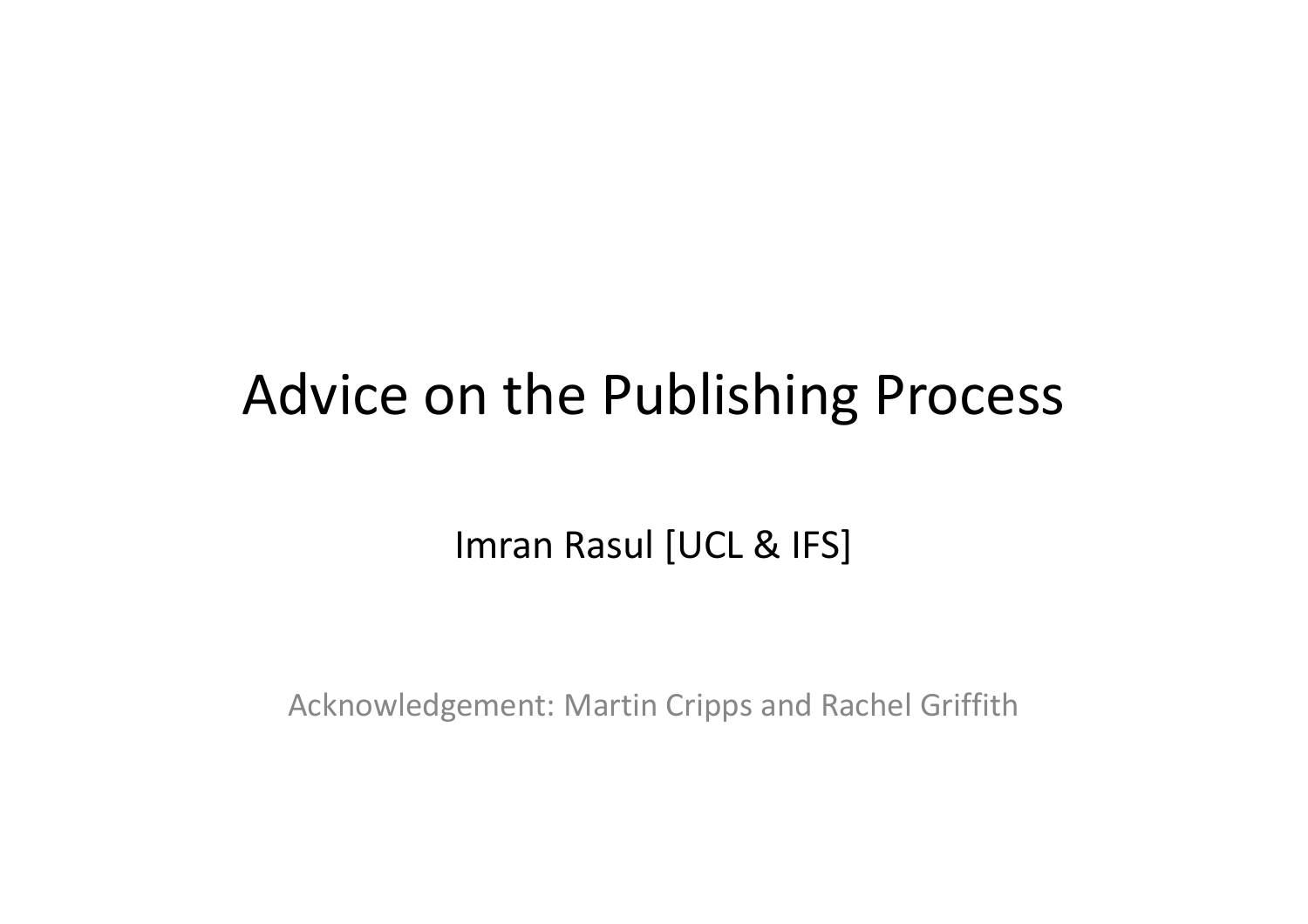### This Session

- Given the research you have done:
	- What can you do to increase the chance of getting it published?
	- How to make the publication experience more productive

• This session is meant to be useful to you so please ask questions.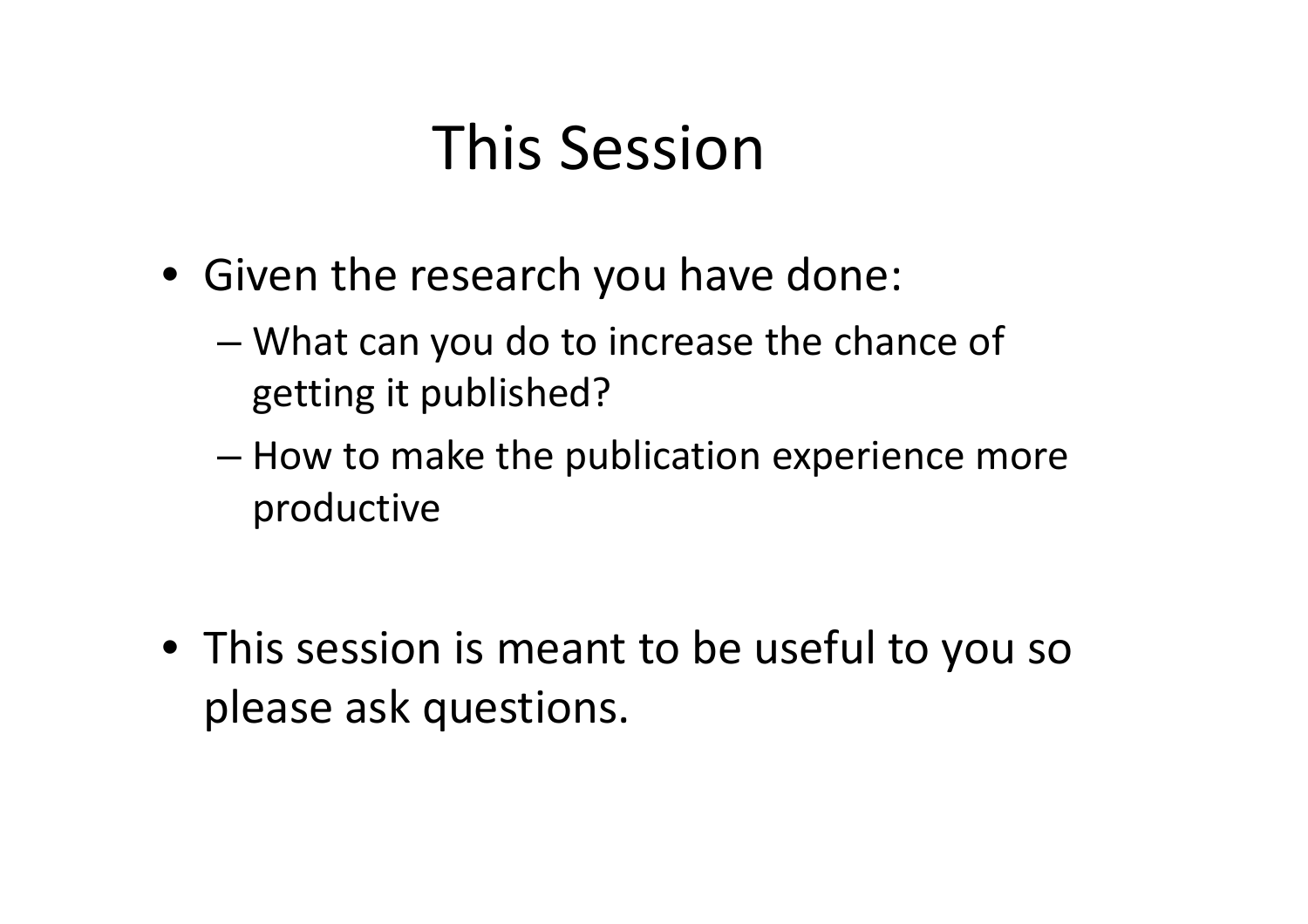#### 1: Preparing a Paper for Submission

- A. Know your audience: who might want to read your paper?
- B. State your contribution/relation to the literature precisely: a new method/result or an old method/result applied to a new situation/data?
- C. How clear and well-organised is it?
- D. How focussed is it?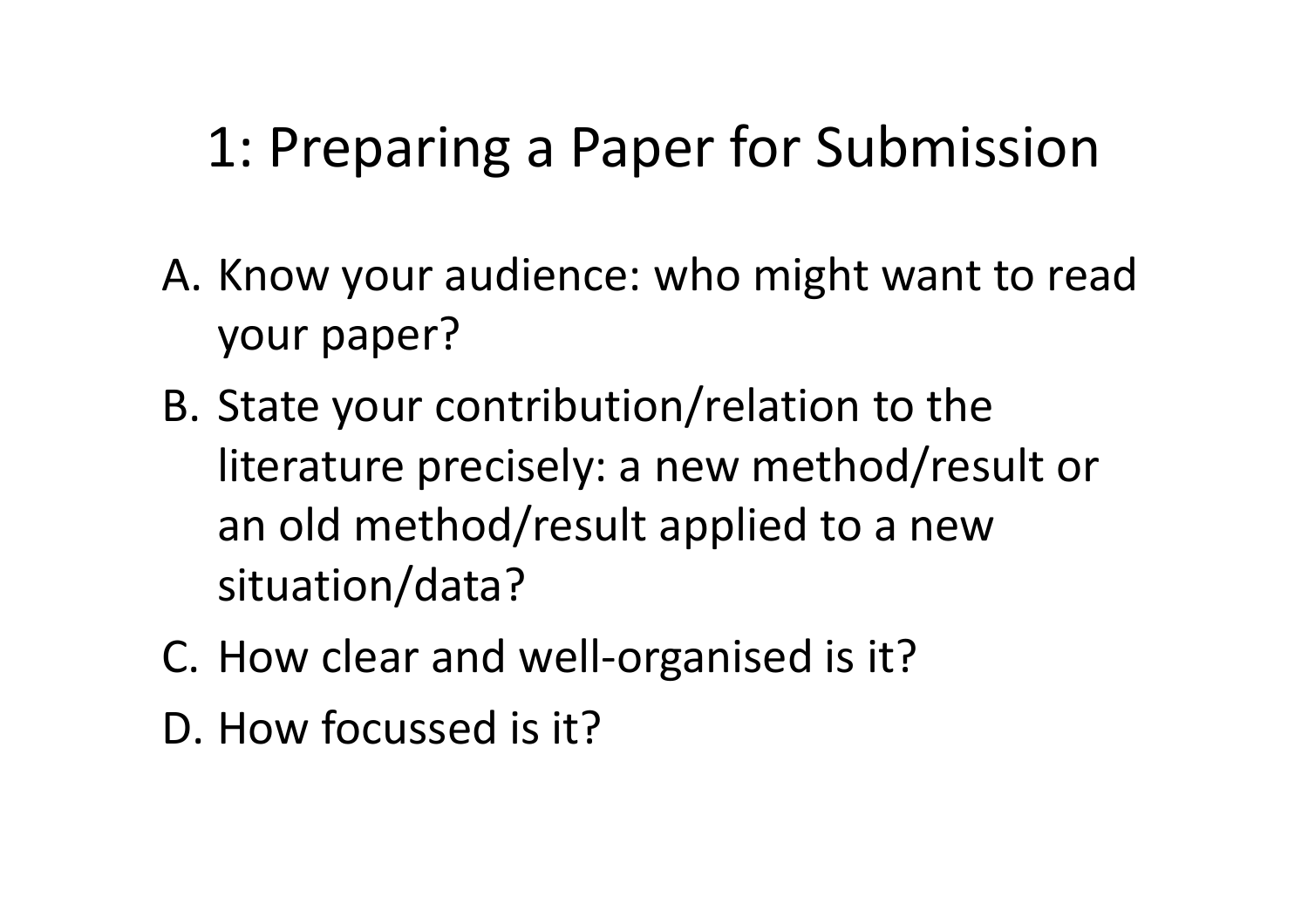### 1A Know Your Audience

This affects where you should submit:

#### **General Interest**

*Top 5* Econometrica, AER, REStud, JPE, QJE *Second Tier* Restat, IER, EJ, JEEA, QE, TE, AEJ,…Science…

#### **Field**

JDE, JET, JFin, JPubEcon, JoLE, JMonEcon, Rand etc.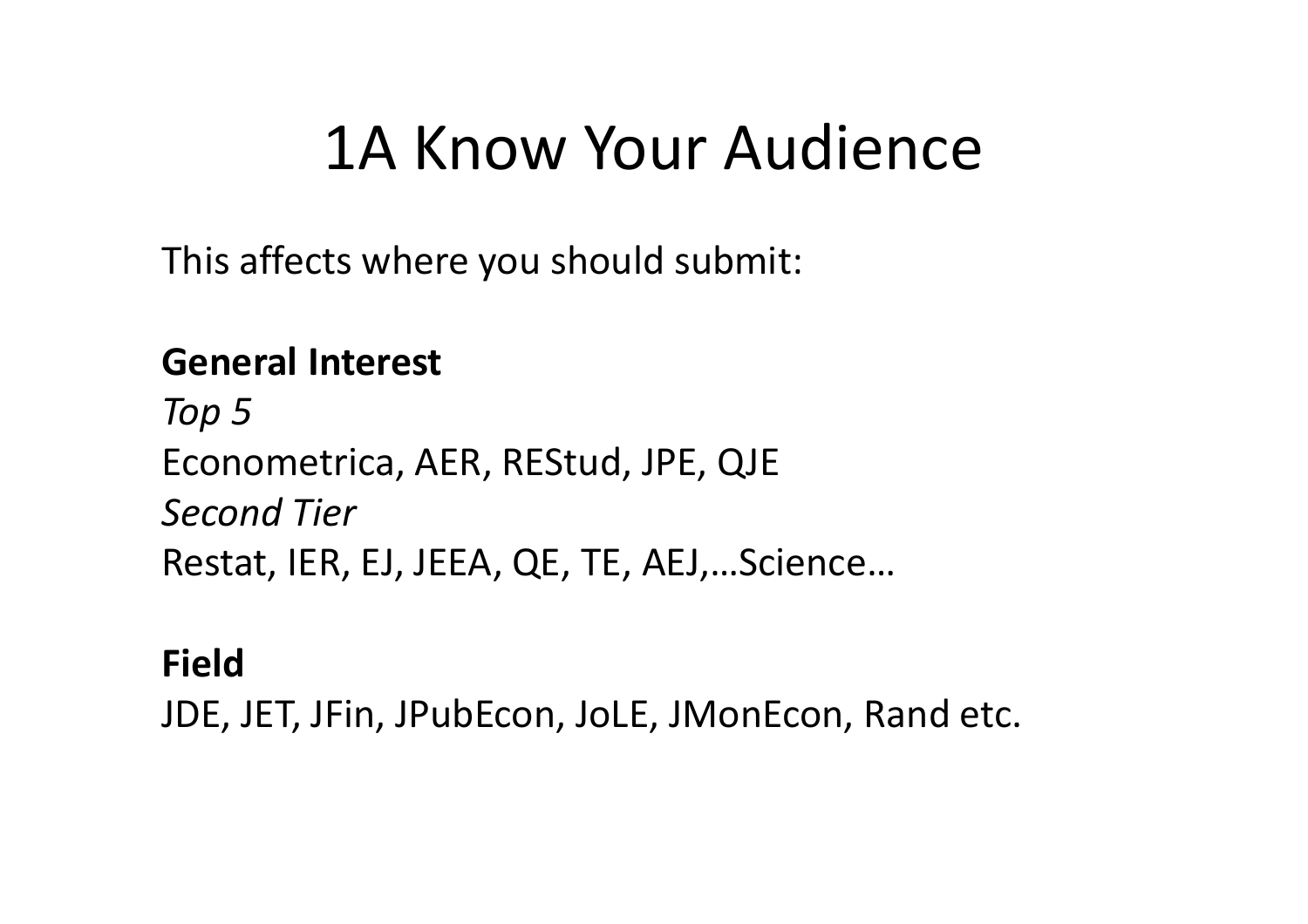#### 1B State Your Contribution Precisely

- What does general interest mean?
- Contribution often turns out to be very different to the original motivation for a paper
	- Know your place in the literature
	- Literature review  $\neq$  listing findings
- What is novel?
	- Why should the reader care?
- What is not novel?
	- Why does this matter?
- Many PhD papers are: "an old method/result applied to a new situation/data''. The natural home for this kind of paper is a field journal.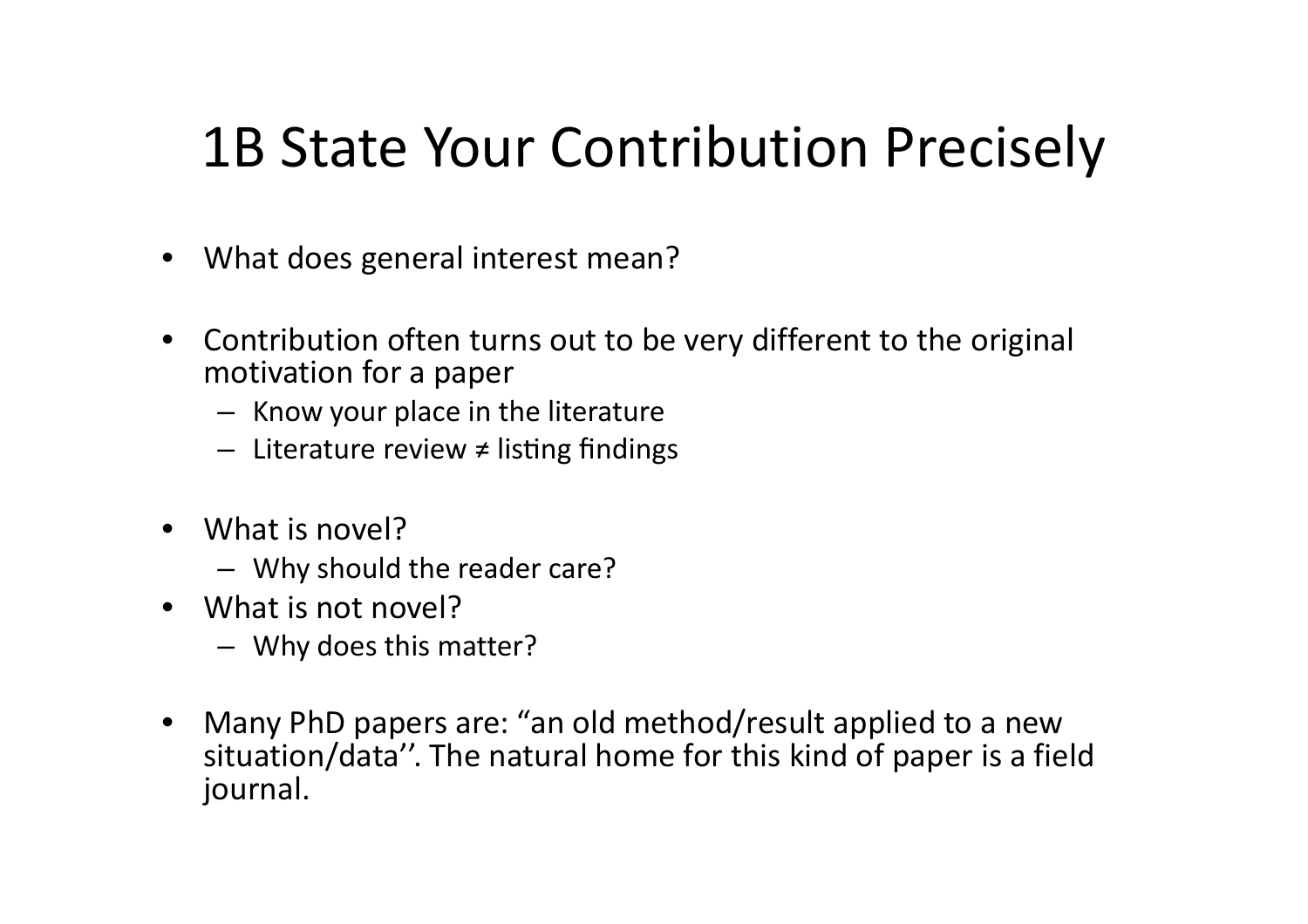# 1C. How clear/well organized Is it

- Writing an academic paper is not like writing a thriller.
- The contribution of the paper should be the first thing you say and (if possible) the first result you state.
- What is written should be readily understandable by any of your fellow students.
- Use standard terminology and structure for papers

"If it doesn't look easy you haven't worked hard enough."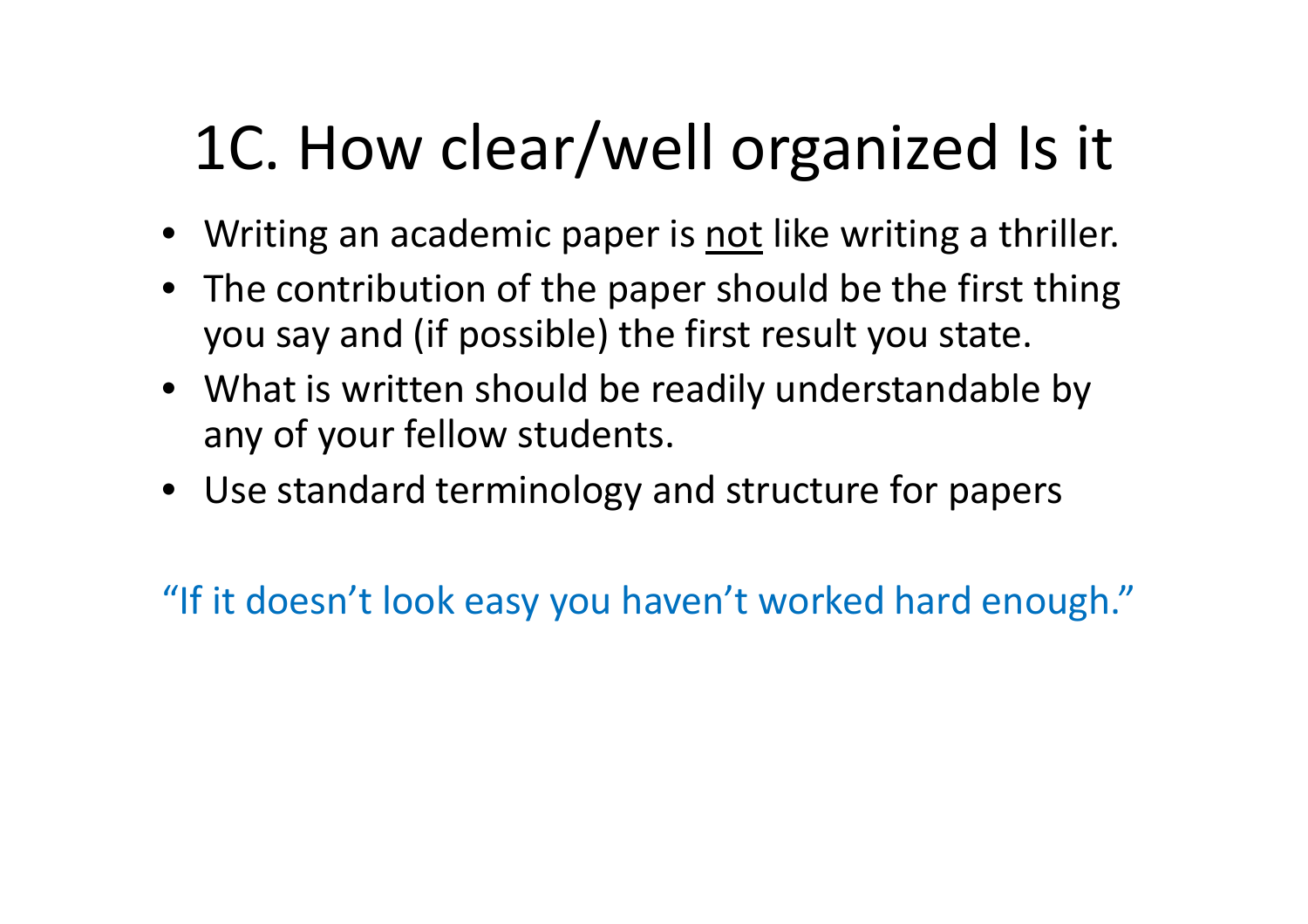#### 1C. The Chetty Production Function

- **COWEN:** If we look at your papers, they're about topics people have already thought about. The data work is completely state of the art, but I don't think it would be said you're doing something other people can't do, and yet several times a year, you come out with papers of great import that make a big splash, and the results seem to hold up. So what in fact is your competitive advantage?
- **CHETTY:** That's a tough question. Part of what we try to do is exactly as you said: take old questions. I think some of the most important questions in economics and social science have not yet been fully answered, and the recent availability of big data of various types allows us, for the first time, to tackle those classic questions. What our research group tries to do is bring those two things together.
- **COWEN:** But those both sound replicable, right? What's the non-replicable asset?
- **CHETTY:** What hopefully our contribution and scale is, is showing how you can take those large datasets and not get lost in them, and bring out the key lessons that are relevant for thinking about these classic questions.
- It's very easy—students often have this reaction, that all I need to do is get access to this big dataset, and then I'm going to be all set for my thesis. And what you end up finding is that that is often not the case. It's very easy to write a paper that is not that good, even with cutting-edge data and modern techniques. So one of the things that I try to do—and the easiest way to see this is if you internally, within our research group, see the iterations of the papers we've been working on—where we start out is often very far away from the papers that people see as the finished product. We work hard to try to write a paper that ex post seems extremely simple: "Oh, it's obvious that that's the set of calculations you should have done."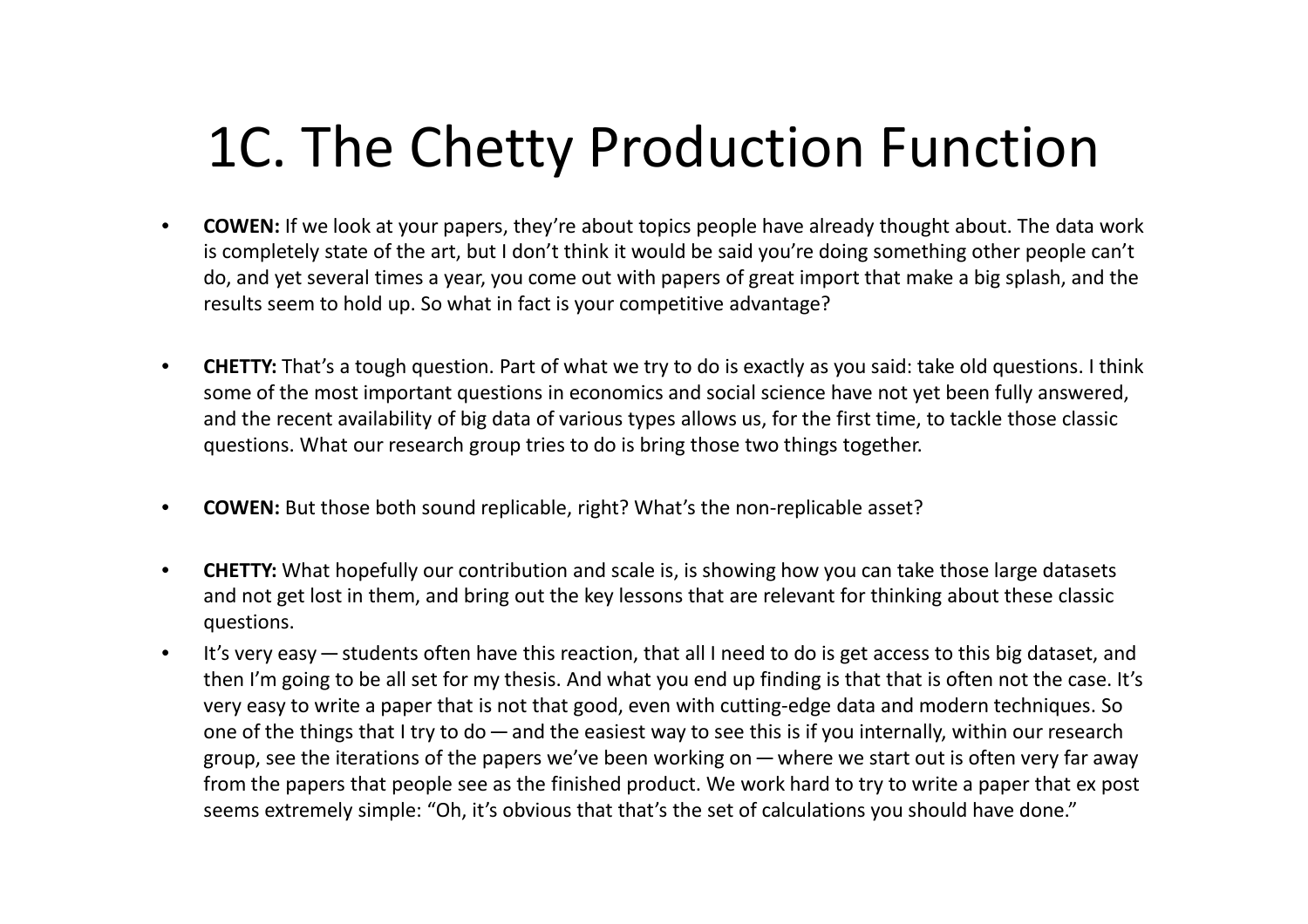### 1D. How Focussed is it?

"*Do one thing and do it completely*." R. Blundell

Do not try to do many things at the same time (this usually is a result of lack of faith in the original idea).

No kitchen sink - do not write all you know about a subject.

"K*eep the paper short*" Imran Rasul

A submitted paper is not the same as a chapter of a PhD nor is it a JMP. Strip out all non-essentials in Appendices Section lengths indicate section importance

Frank Hahn: "*if the structure of DNA can be described in 6 pages why do you need so many?"*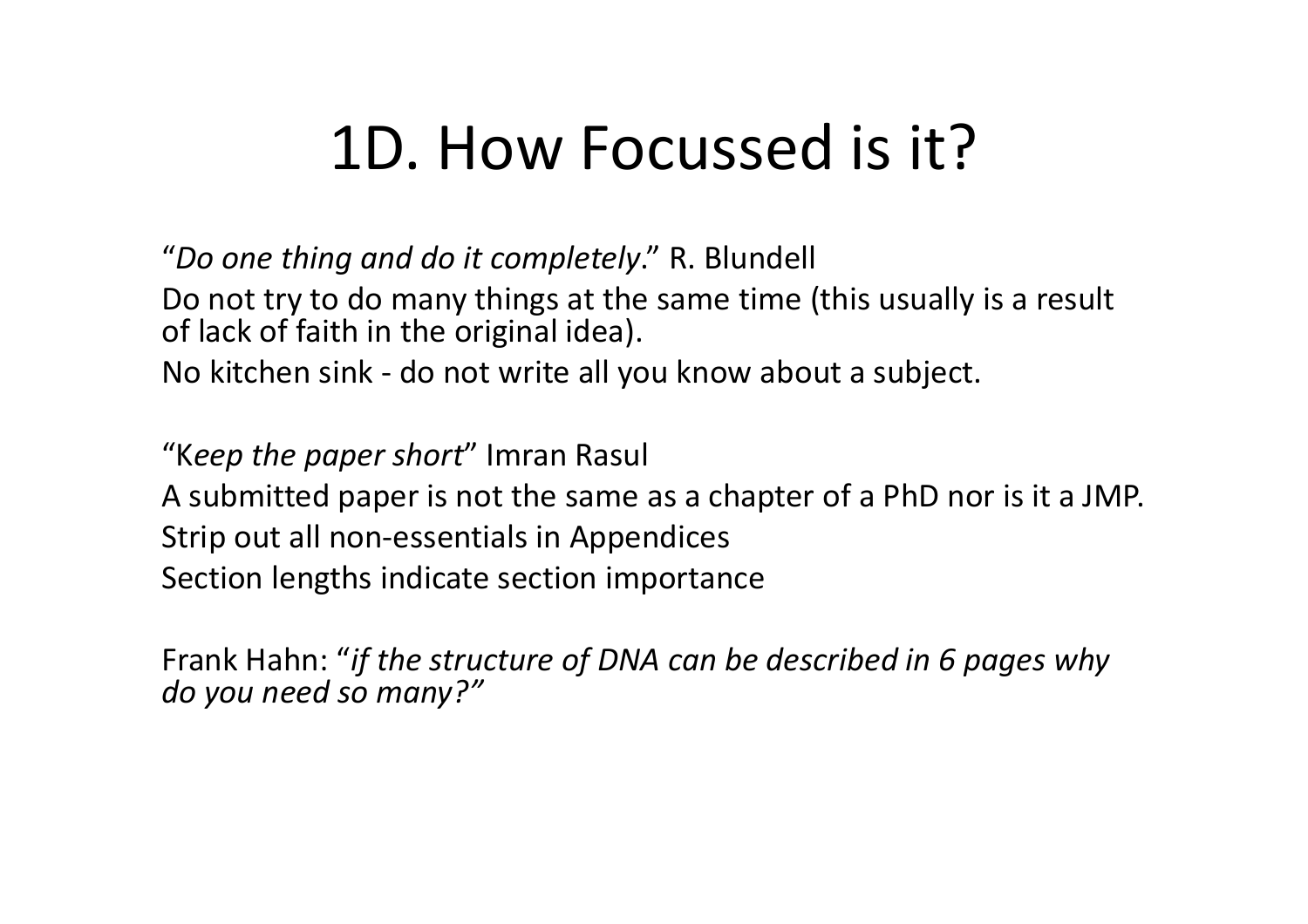# 1. Additional Considerations

Once you've an idea about the journal you want to submit to, then look carefully at the journal

- Editors are appointed because of two traits:
	- competence
	- tastes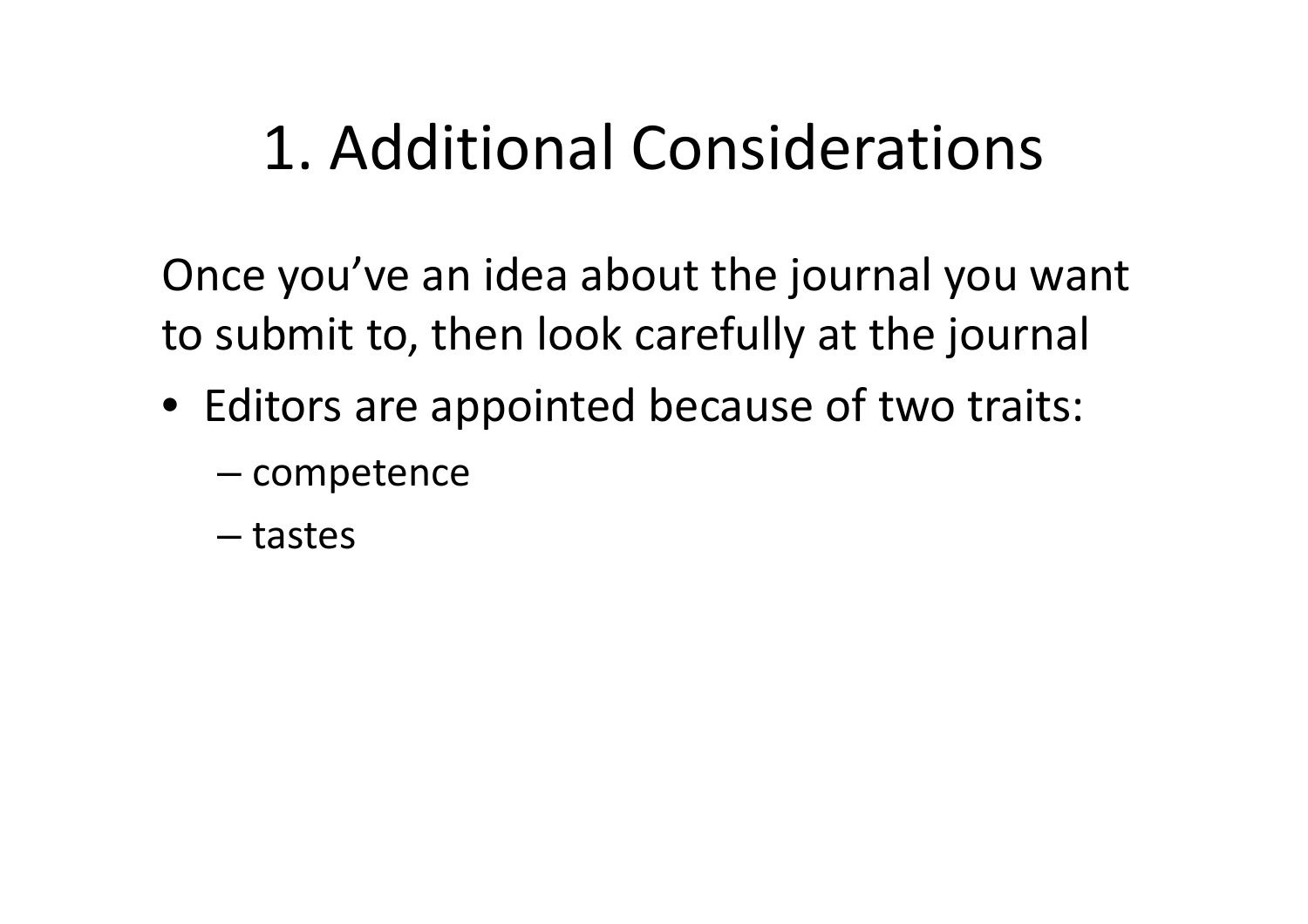Step 1: Submission

What you should submit is:

A paper (does not need to be typeset ready).

A short letter of submission. Some journals allow you detail the submission history of the paper and any previous referee reports you want to share with the editor (e.g. EJ)

Be aware up front of data policies (e.g. IRB, replication etc.)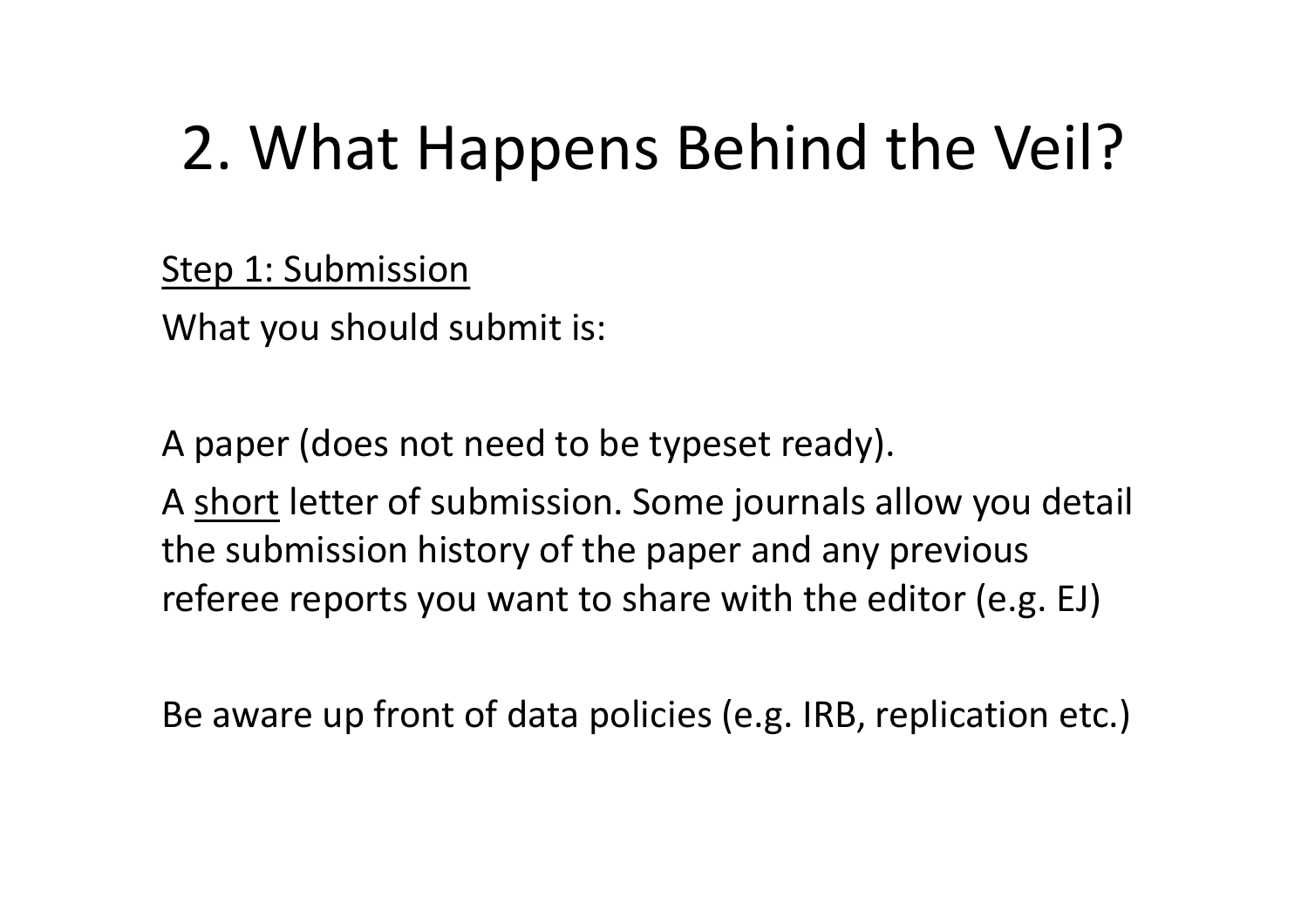Step 1: Submission

The paper gets allocated to an editor. The editor skims the paper and decides whether to screen reject the paper or to send it to referees.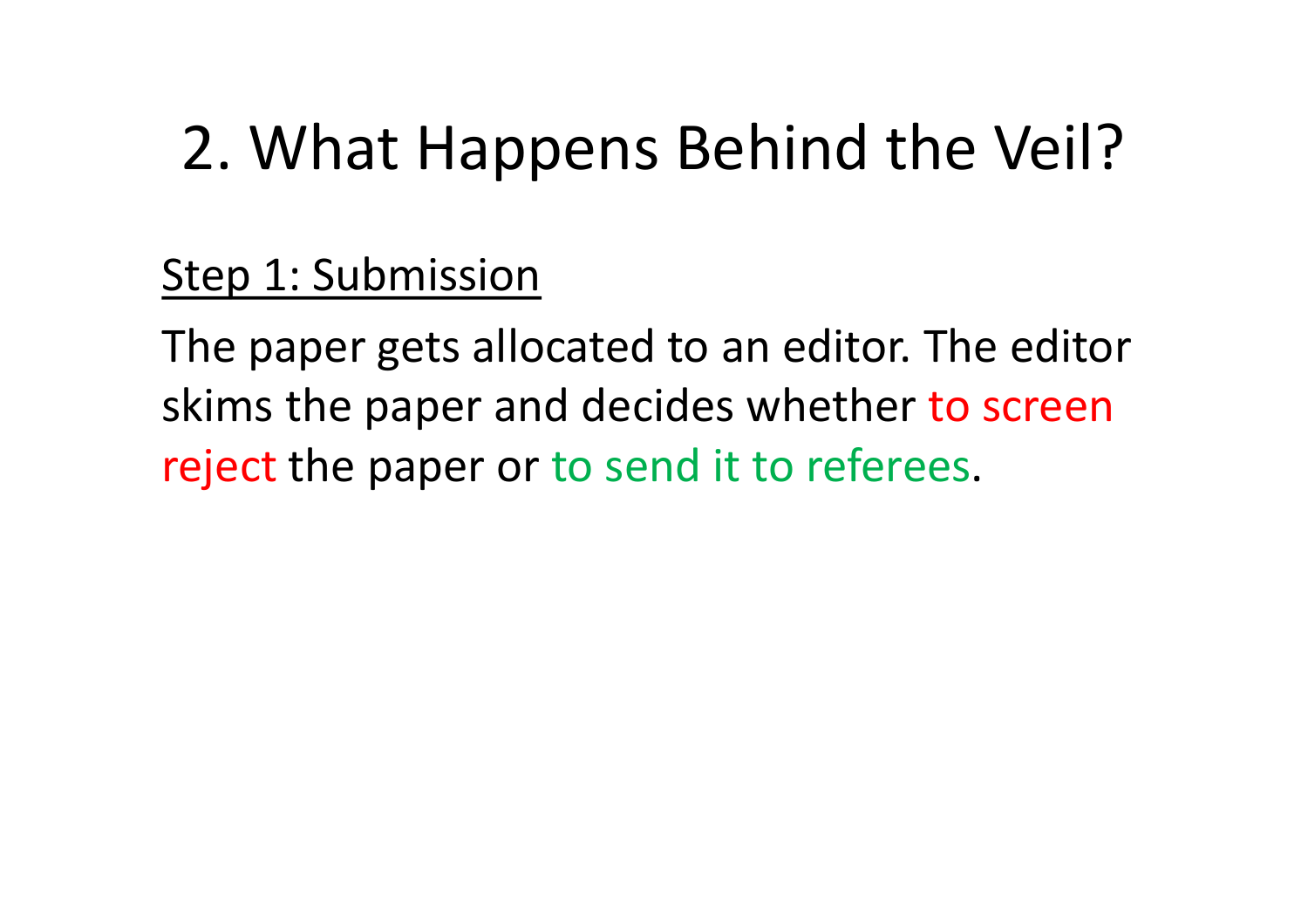Step 1: Submission

Why screen reject?

Paper is not suitable, or the paper is so poor as to not have a chance with regular referees.

The introduction is important here – the editor needs to get a quick idea of what your paper does, that it is interesting, that the authors understand the contribution.

Do not be discouraged by a screen reject decision - screen rejection rates of 50-80% not unheard of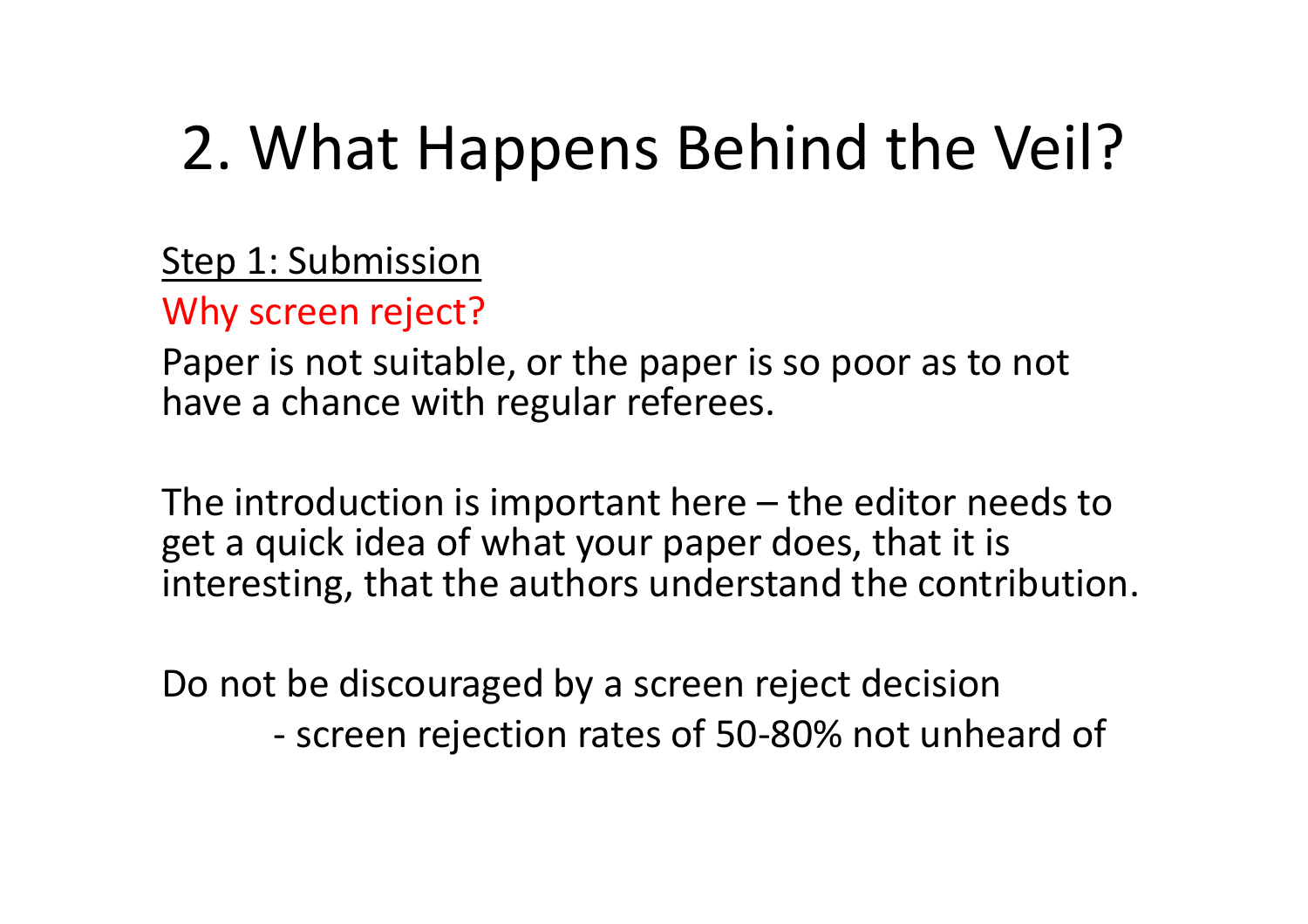Step 1: Submission Send to Referees?

Here the bibliography and any google cites are important.

General interest: assign to some referees outside the field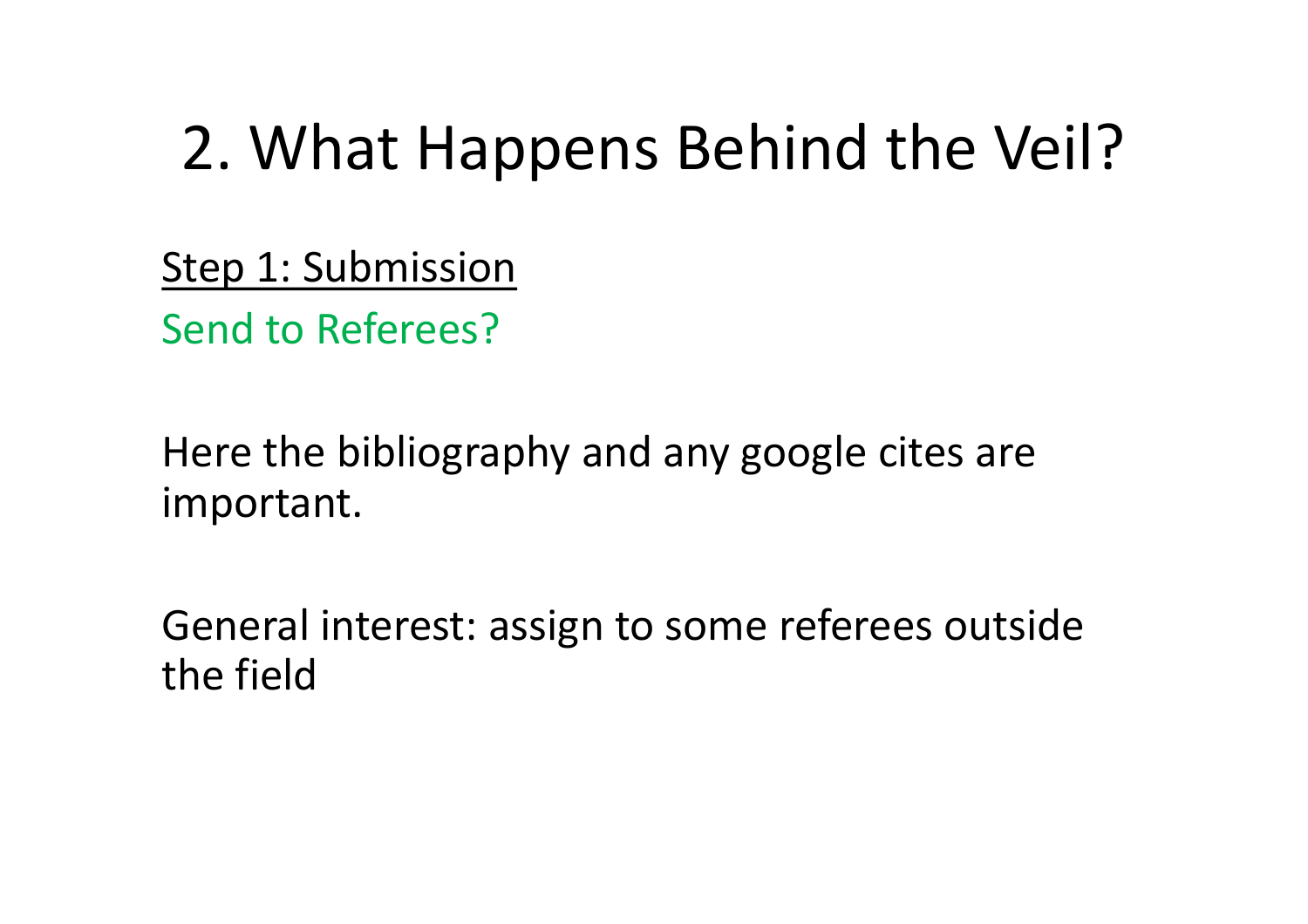#### Step 2: Referees

These are trying to figure out:

- 1. whether they learned something new from your work
- 2. whether this result should be shared with others

Clarity, Focus, Contribution, Legibility all matter here.

Do not underestimate how annoyed editors/referees become with lack of professionalism

Referees write reports and letters to the editor.

The editor shares the report with the author but not the letter.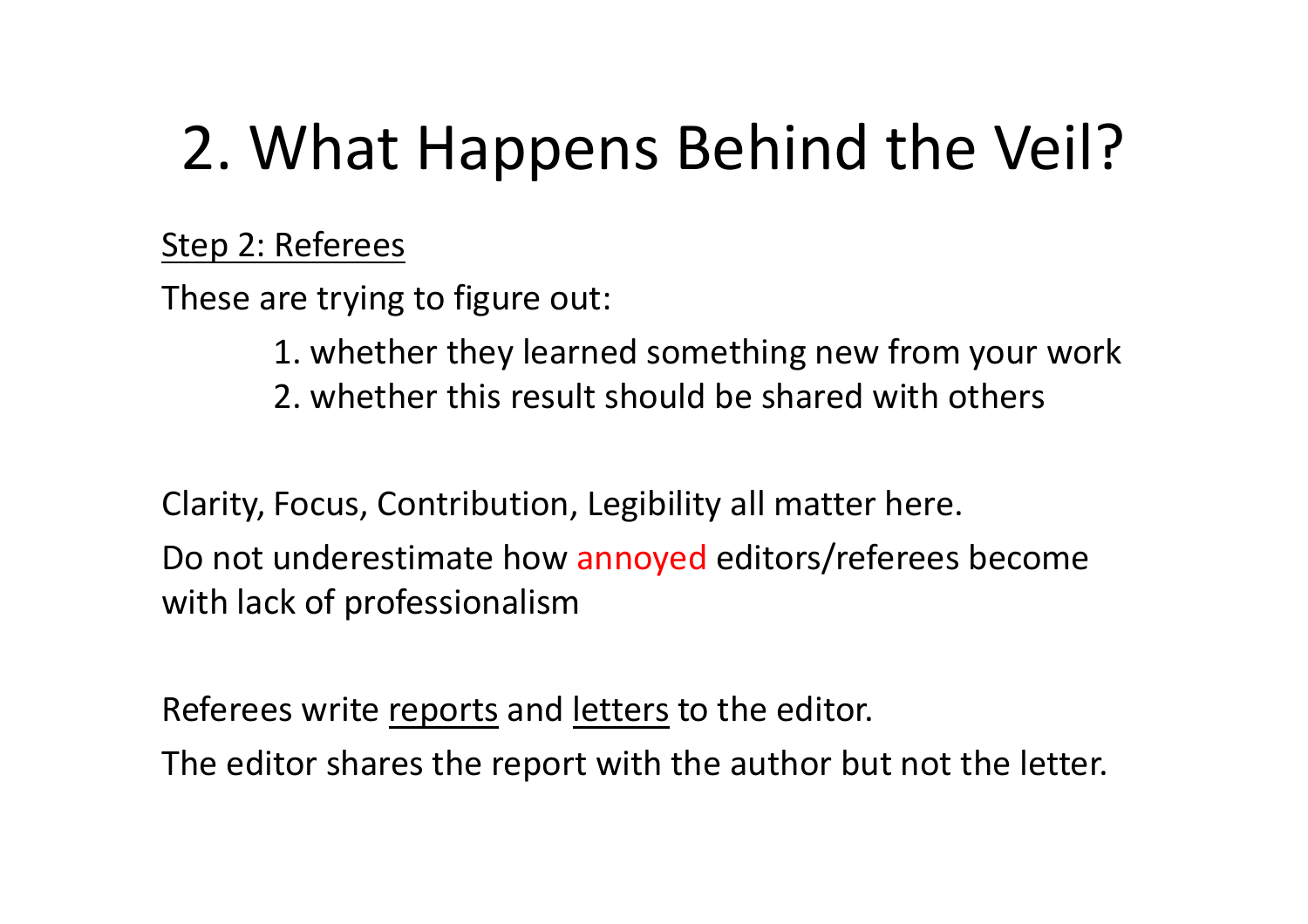Step 3: Editor's Decision

After 3-6 months reports are returned to the editor.

She has maybe 6 documents: 3 reports & 3 letters.

She must now decide whether to

- 1) Conditionally Accept
- 2) Offer a Revise and Resubmit

Editorial letters should aim to minimize uncertainty

3) Reject

Reject and resubmits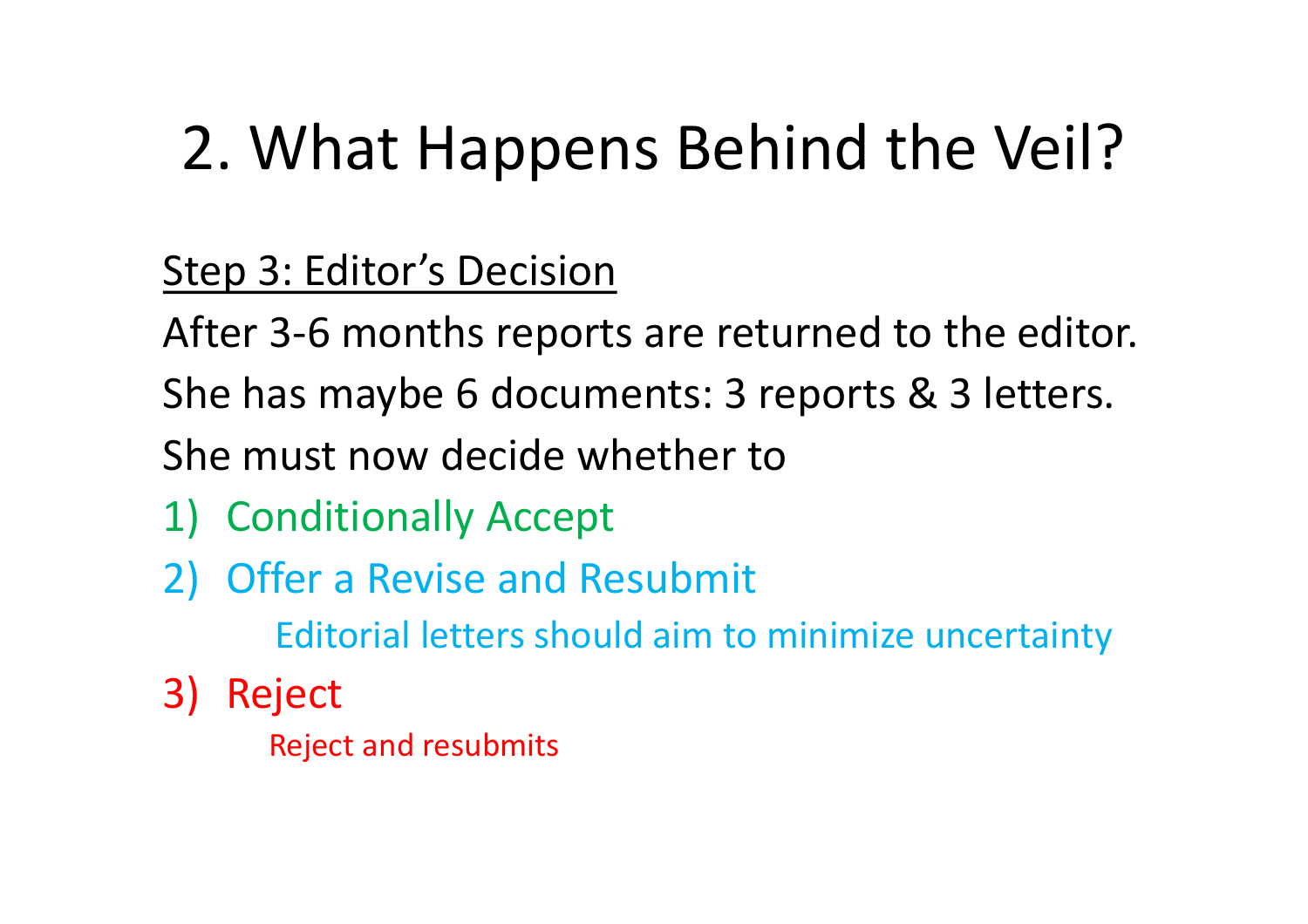#### What do Editors Maximize? Evidence from Four Leading

#### Economics Journals\*

David Card UC Berkeley and NBER

Stefano DellaVigna UC Berkeley and NBER

#### **Figure 2. Summary Statistics**

#### **Figure 2a. Distribution of Editorial Decisions**







Figure 4. Referee Recommendations and the Probability of Revise and Resubmit Figure 4a. Referee Report and R&R Rate, By Journal

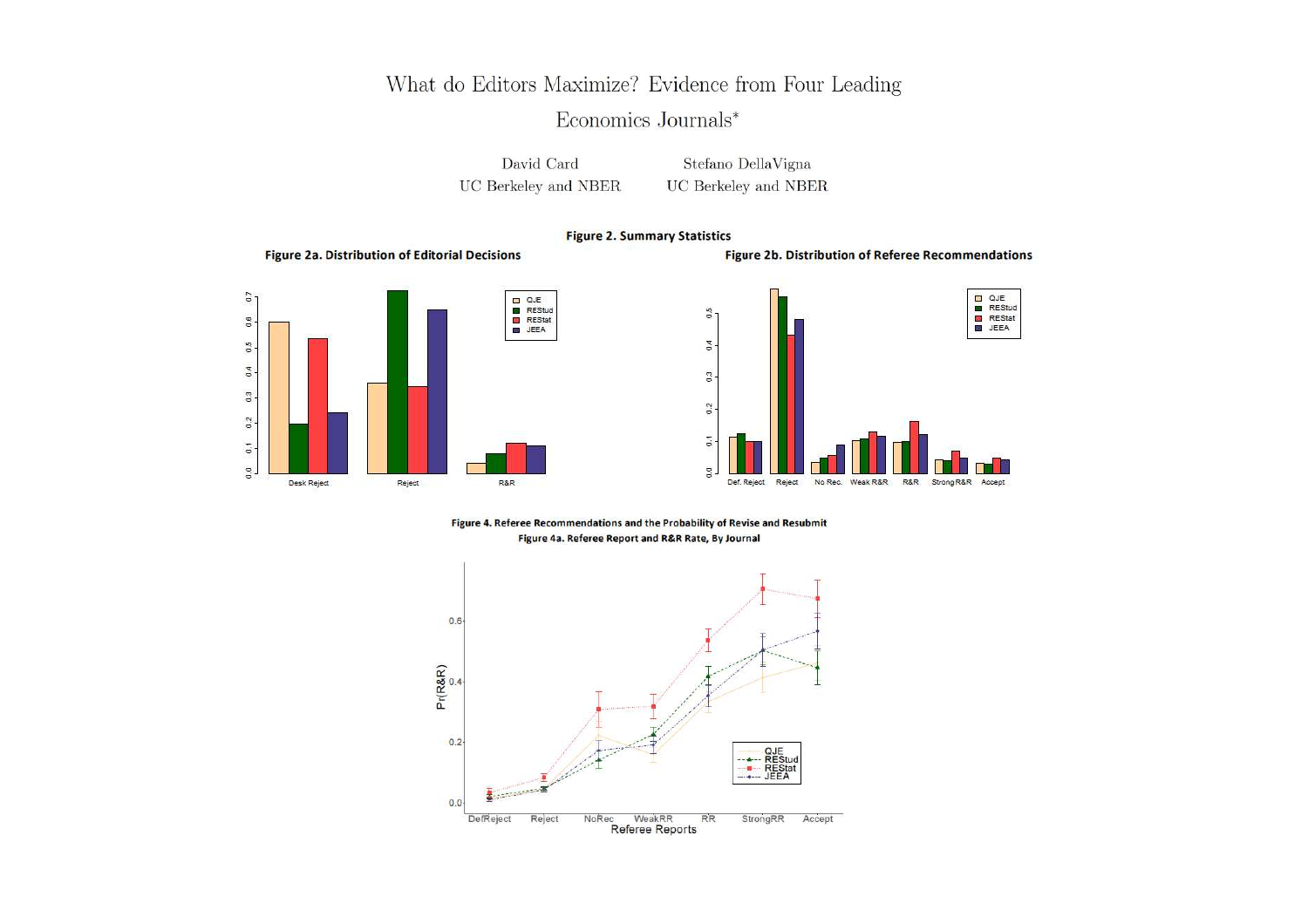### 3. How to Deal With a R&R

Read the reports *very* carefully – then walk away and reflect for a week

Plan how to respond to all comments, if they are inconsistent it is OK to ask the editor for guidance (can also approach senior colleagues)

It's *not* usually a good idea to complain

If the referees didn't understand something – it's your fault!

Prob(accept | returning revision) <1 Prob(accept | not returning revision) =0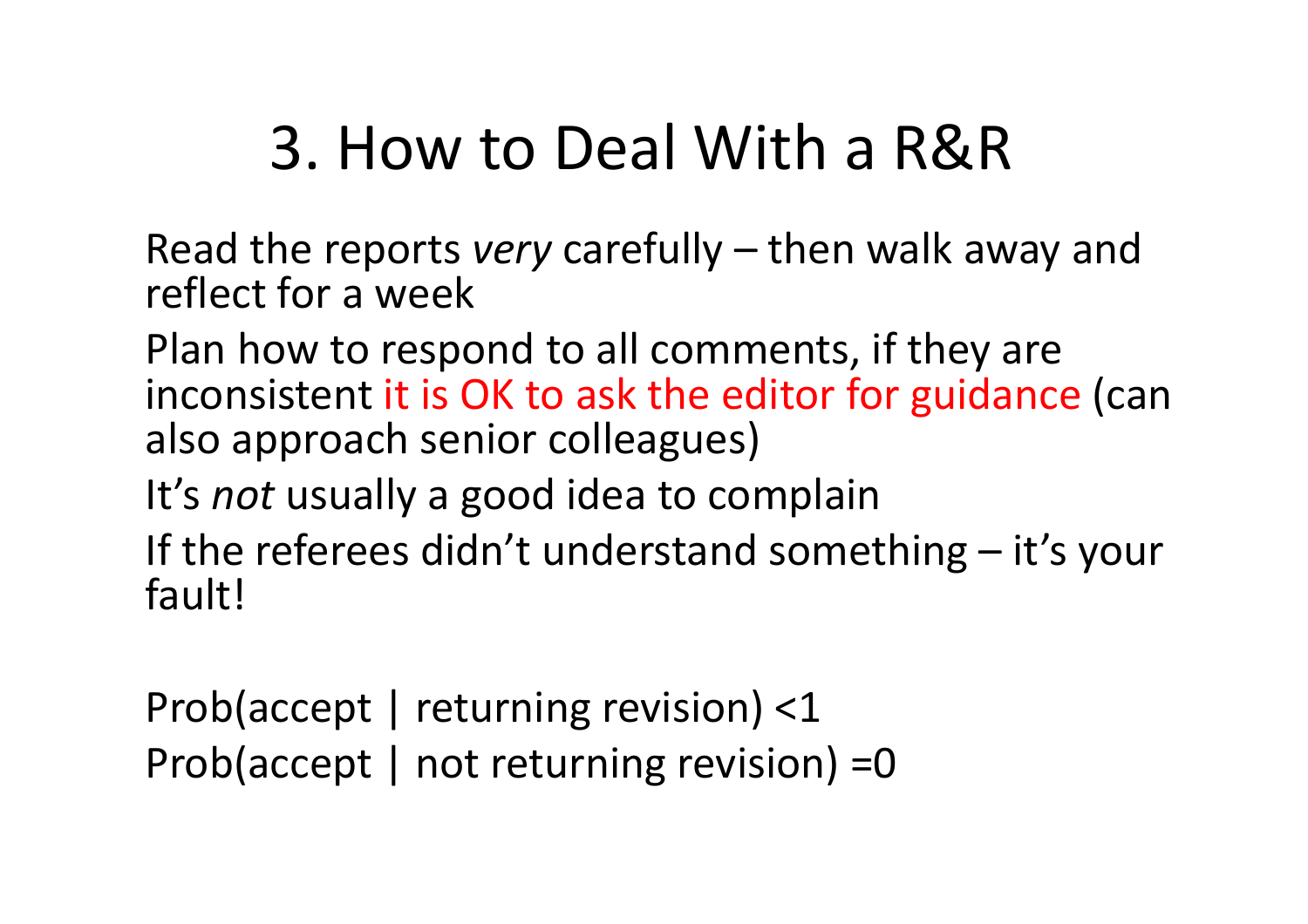#### 3. How to Deal With a Rejection

Every rejection is an R&R

Remember: pool of referees is small people don't like their advice to be ignored

Don't get disheartened – everyone gets rejected.